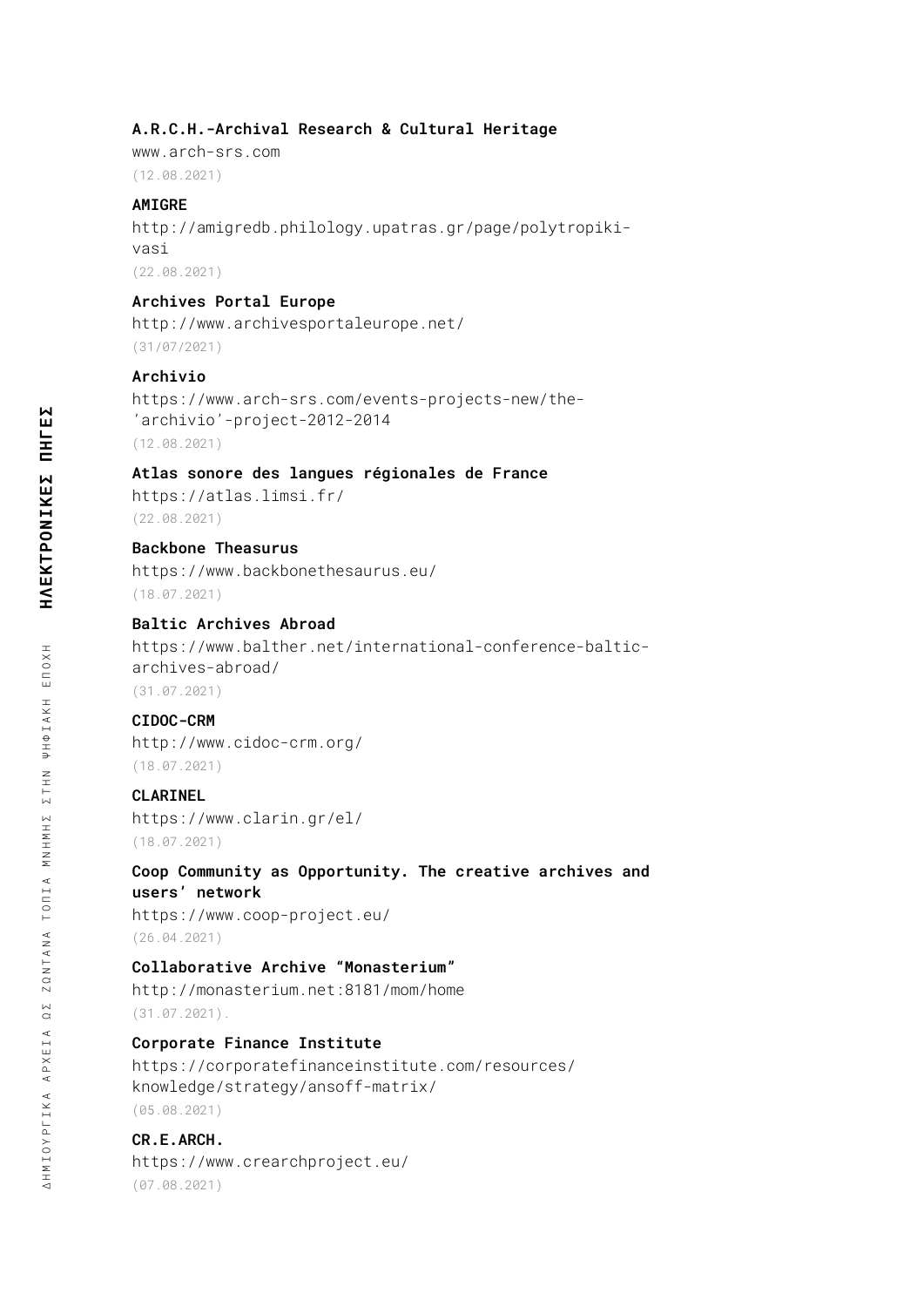### **CultureLink**

[http://www.culturelink.org/news/network/2015/news2015-](http://www.culturelink.org/news/network/2015/news2015-013.html) [013.html](http://www.culturelink.org/news/network/2015/news2015-013.html) (12.08.2021)

### **Digital meets Culture**

[https://www.digitalmeetsculture.net/article/presentation](https://www.digitalmeetsculture.net/article/presentation-of-the-arch-project/)[of-the-arch-project/](https://www.digitalmeetsculture.net/article/presentation-of-the-arch-project/) (12.08.2021)

**D.O.I.**  <https://www.doi.org/> (18.07.2021)

### **Domaniale Mijn archief**

[https://www.rhcl.nl/nl/ontdekken/projecten-2/200-jaar](https://www.rhcl.nl/nl/ontdekken/projecten-2/200-jaar-domaniale-mijn)[domaniale-mijn](https://www.rhcl.nl/nl/ontdekken/projecten-2/200-jaar-domaniale-mijn) (31.07.2021)

#### **Dublin Core**

<https://dublincore.org/> (18.07.2021)

#### **Emory Core Metadata**

[https://metadata.emory.edu/guidelines/descriptive/core](https://metadata.emory.edu/guidelines/descriptive/core-metadata.html)[metadata.html](https://metadata.emory.edu/guidelines/descriptive/core-metadata.html) (18.07.2021

#### **Europeana**

<https://www.europeana.eu/en> (22.08.2021)

### **F.O.A.F.**

<http://www.foaf-project.org/> (18.07.2021)

#### **Genesis**

<https://www.genesisproject-uop.gr/the-project> (21.08.2021)

### **Google Arts & Culture Project**

[https://en.wikipedia.org/wiki/Google\\_Arts\\_%26\\_Culture](https://en.wikipedia.org/wiki/Google_Arts_%26_Culture) (21.08.2021)

#### **Guidelines A set of guidelines for an effective vocational training for the European Audience Developer,**

[http://www.adesteproject.eu/guidelines-set-guidelines](http://www.adesteproject.eu/guidelines-set-guidelines-effective-vocational)[effective-vocational](http://www.adesteproject.eu/guidelines-set-guidelines-effective-vocational) (31.07.2021)

### **Humanities Thesaurus**

<https://humanitiesthesaurus.academyofathens.gr/> (18.07.2021)

### **IDEA**

<https://www.dialectsarchive.com/> (22.08.2021)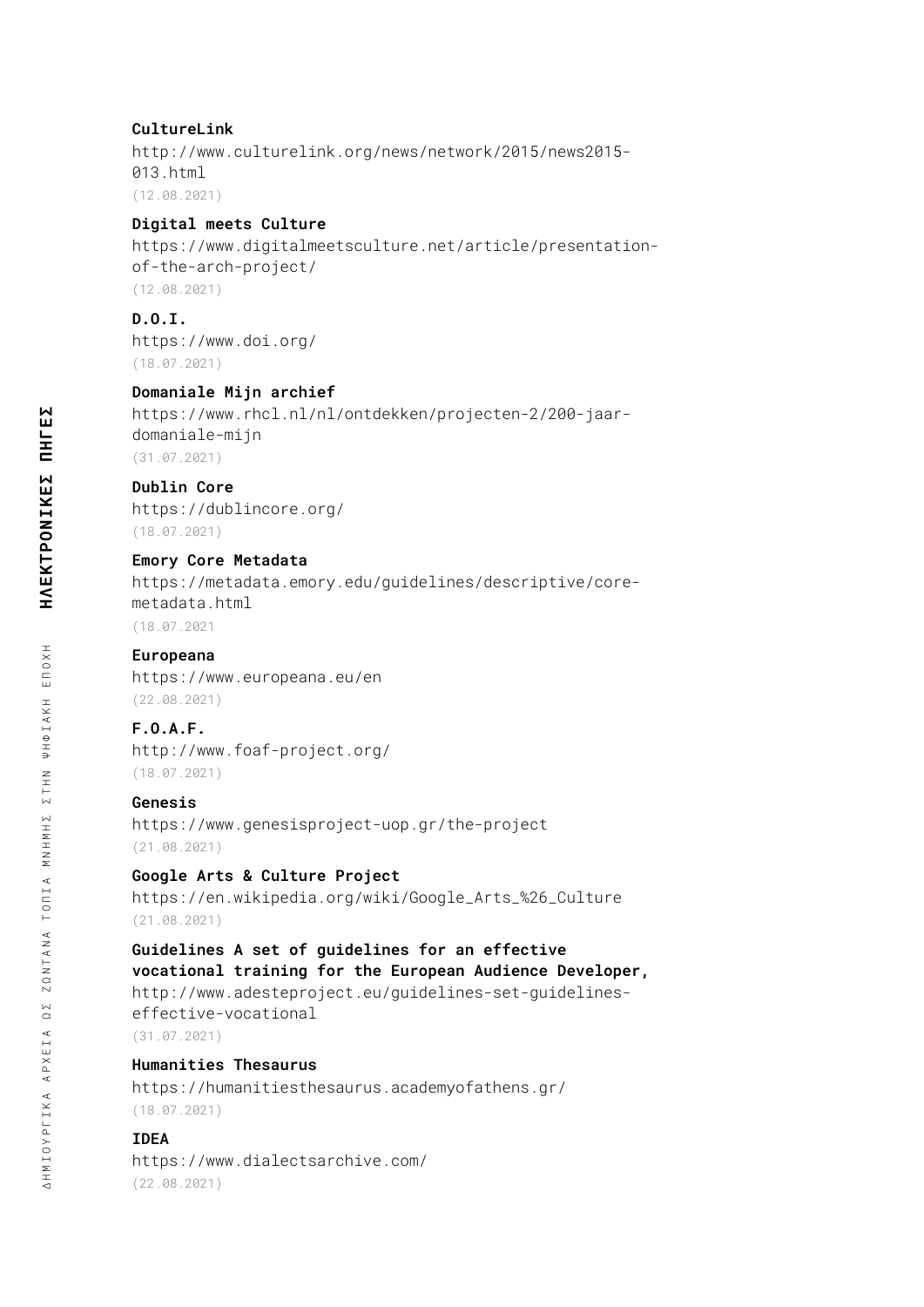#### **Il Cartastorie**

<https://www.ilcartastorie.it/en/archivio-narrato/> (31.07.2021)

#### **John Rylands Research Institute and Library**

<https://www.library.manchester.ac.uk/rylands/> (31.07.2021)

### **Louvre, "The Mona Lisa in virtual reality in your own home"**

https://www.louvre.fr/en/what-s-on/life-at-the-museum/ the-mona-lisa-in-virtual-reality-in-your-own-home (11.06.2021)

#### **Mapire, Historical Maps Online**

<https://www.arcanum.com/en/mapire/> (31.07.2021)

### **Marcel Duchamp scrapbooks, 1916-1969, The Smithsonian Archives of American Arts**

[https://www.aaa.si.edu/collections/marcel-duchamp](https://www.aaa.si.edu/collections/marcel-duchamp-scrapbooks-7604)[scrapbooks-7604](https://www.aaa.si.edu/collections/marcel-duchamp-scrapbooks-7604)

(21.08.2021).

#### **National Museum of Singapore, "Story of the Forest"**

[https://www.nhb.gov.sg/nationalmuseum/our-exhibitions/](https://www.nhb.gov.sg/nationalmuseum/our-exhibitions/exhibition-list/story-of-the-forest) [exhibition-list/story-of-the-forest](https://www.nhb.gov.sg/nationalmuseum/our-exhibitions/exhibition-list/story-of-the-forest)

(11.06.2021)

### **OAI-PMH**

<https://www.openarchives.org/pmh/> (18.07.2021)

#### **P.A.R.T.H.E.N.O.S.**

<https://www.parthenos-project.eu/> (18.07.2021)

### **Paris Local Time Machines**

<https://www.timemachine.eu/ltms/paris/> (21.08.2021)

### **Pozarevac Historical Archives**

<https://arhivpozarevac.org.rs/> (31.07.2021).

#### **PričeIzArhiva**

<https://www.icarushrvatska.hr/priceizarhiva> (31.07.2021)

### **SCOS**

<https://www.scos.org/> (18.07.2021)

### **Survey of English Dialects**

[https://sounds.bl.uk/Accents-and-dialects/Survey-of-](https://sounds.bl.uk/Accents-and-dialects/Survey-of-English-dialects)[English-dialects](https://sounds.bl.uk/Accents-and-dialects/Survey-of-English-dialects) (22.08.2021)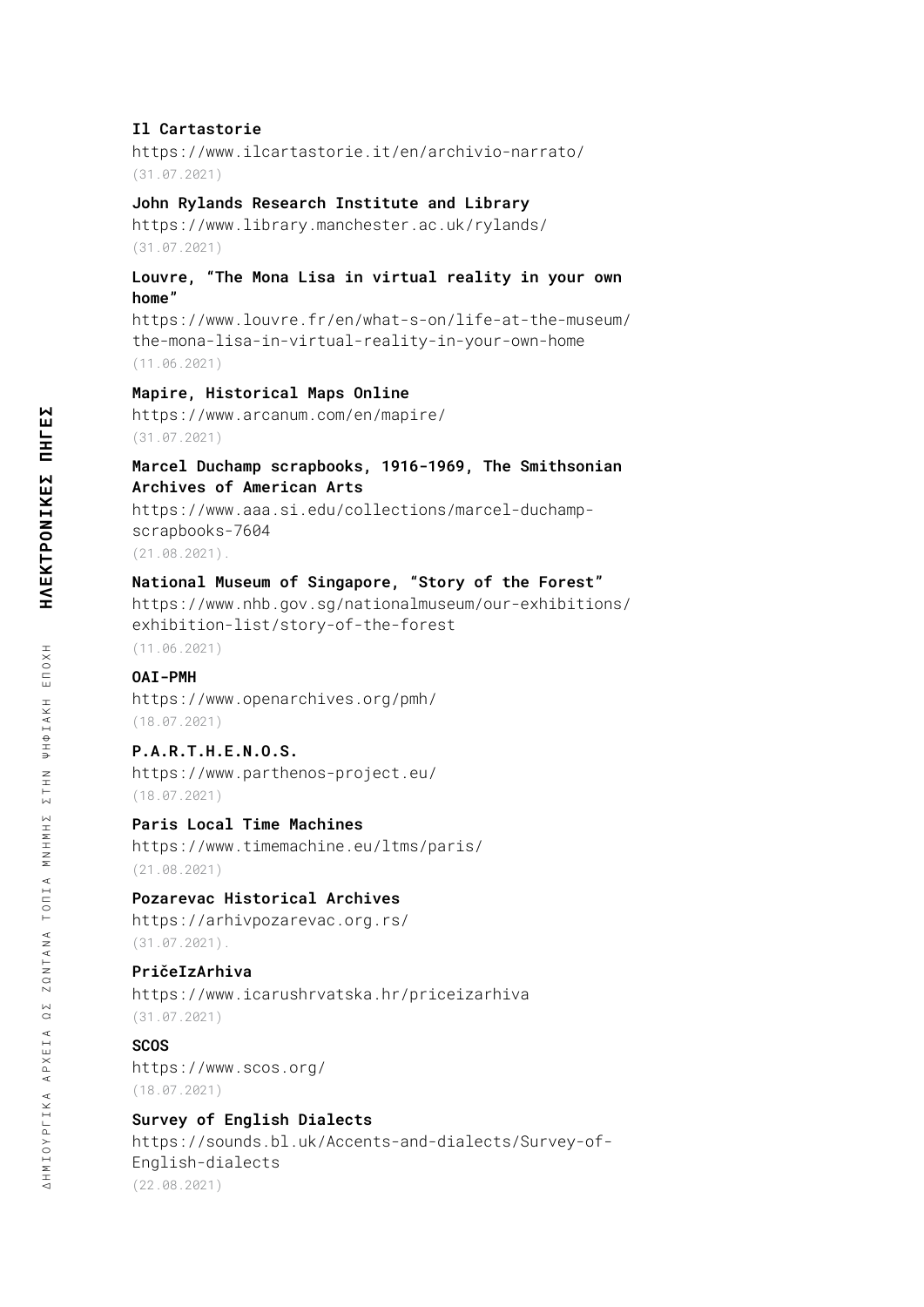#### **Tales from the Crypt**

<https://themsms.org/tales-from-the-crypt/> (31.07.2021)

### **Tate, "Modigliani VR The Ochre Atelier - behind the scenes",**

[https://www.tate.org.uk/whats-on/tate-modern/exhibition/](https://www.tate.org.uk/whats-on/tate-modern/exhibition/modigliani/modigliani-vr-ochre-atelier) [modigliani/modigliani-vr-ochre-atelier](https://www.tate.org.uk/whats-on/tate-modern/exhibition/modigliani/modigliani-vr-ochre-atelier) (14.06.2021)

# **Technical Guidelines for Digitizing Cultural Heritage Materials Creation of Raster Image Master Files, Federal Agencies Digitization Initiative (2015)**

[www.dublincore.org](http://www.dublincore.org)

(21.08.2021)

#### **The Angus Archive tester sessions**

[https://theangus.rpc.ox.ac.uk/?resource=archive-tester](https://theangus.rpc.ox.ac.uk/?resource=archive-tester-sessions)[sessions](https://theangus.rpc.ox.ac.uk/?resource=archive-tester-sessions) (28.07.2021).

#### **The Cultural Policy and Management Platform**

[https://www.culturalmanagement.ac.rs/en/news/article/the](https://www.culturalmanagement.ac.rs/en/news/article/the-arch-project)[arch-project](https://www.culturalmanagement.ac.rs/en/news/article/the-arch-project)

(12.08.2021)

### **The Didascalic Imagination Refigurations of the Regiebuch in contemporary postdramatic theatre**

<http://dighum.uantwerpen.be/didascimagination/> (15.08.2021)

#### **The Dispatch, σταχυολογημένα δημοσιεύματα**

<https://cdispatch.com/tag/tales-from-the-crypt/> (31.07.2021)

### **The National Archives, Angus Library and Archive**

[https://www.nationalarchives.gov.uk/archives-sector/](https://www.nationalarchives.gov.uk/archives-sector/case-studies-and-research-reports/case-studies/audience-development/angus-library-and-archive/) [case-studies-and-research-reports/case-studies/audience](https://www.nationalarchives.gov.uk/archives-sector/case-studies-and-research-reports/case-studies/audience-development/angus-library-and-archive/)[development/angus-library-and-archive/](https://www.nationalarchives.gov.uk/archives-sector/case-studies-and-research-reports/case-studies/audience-development/angus-library-and-archive/) (31.07.2021)

#### **Thesaurus Linguae Graecae**

<http://stephanus.tlg.uci.edu> (22.08.2021)

#### **Time Machine National Ambassadors**

<https://www.timemachine.eu/ambassadors/1490-2/> (21.08.2021)

# **Time Machine**

[https://www.timemachine.eu/>](https://www.timemachine.eu/) (22.08.2021)

## **Topotheque**

<https://www.topothek.at/en/> (31.07.2021)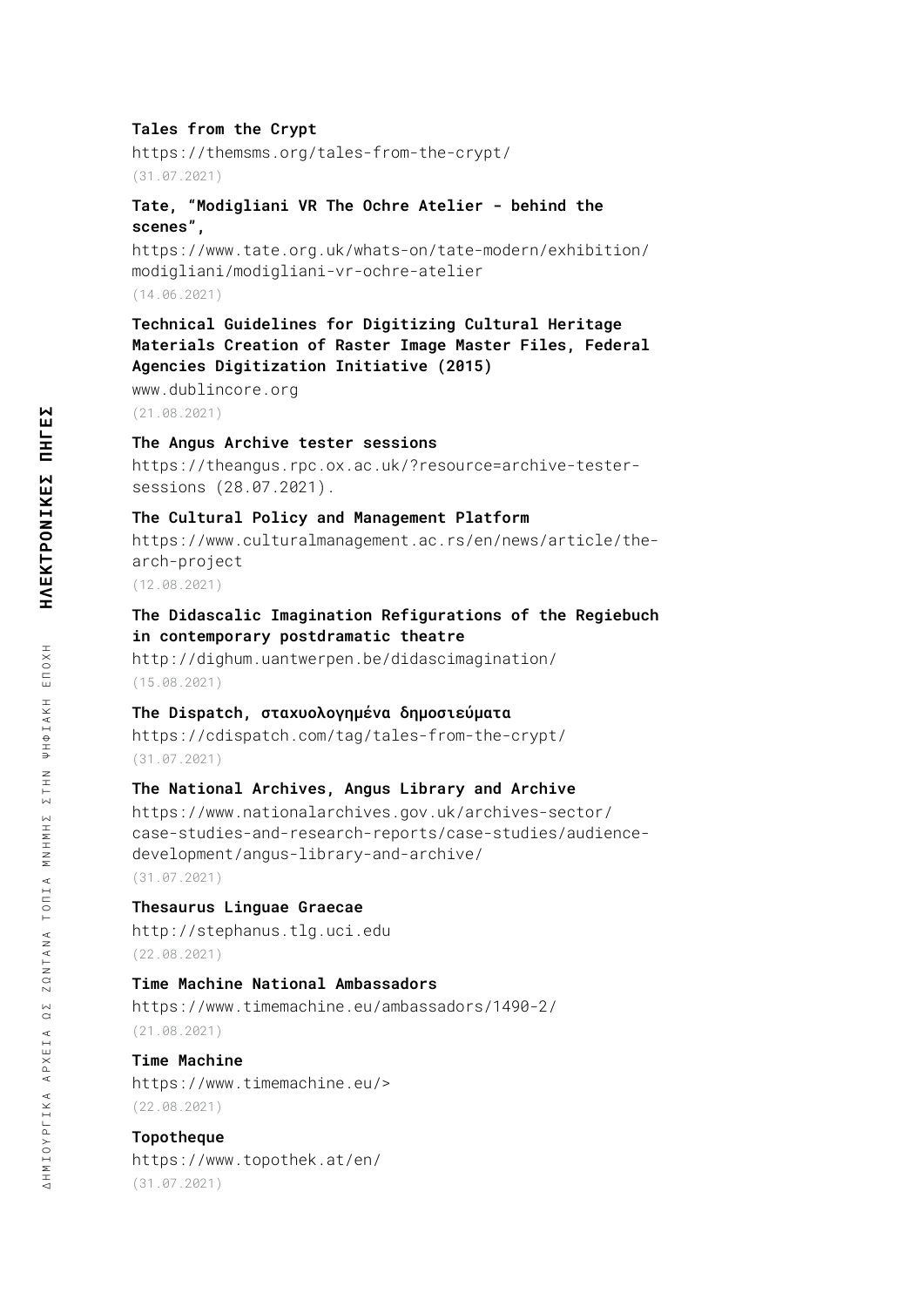#### **Tracing Creation**

[http://docs.wixstatic.com/ugd/9e8b4b\\_](http://docs.wixstatic.com/ugd/9e8b4b_b19af28c52a34a78a6cb48aab5aabd04.pdf) [b19af28c52a34a78a6cb48aab5aabd04.pdf](http://docs.wixstatic.com/ugd/9e8b4b_b19af28c52a34a78a6cb48aab5aabd04.pdf) (13.08.2021)

#### **Venice Local Time Machine**

<https://www.timemachine.eu/ltms/venice/> (21.08.2021)

### **Vilijun Topoteka**

<http://vilijun.topotheque.eu/> (31.07.2021)

#### **Vivaio Acustico delle Lingue e dei Dialetti d'Italia VIV.A.L.D.I.**

[https://www2.hu-berlin.de/vivaldi/index.](https://www2.hu-berlin.de/vivaldi/index.php?id=0001&lang=de) [php?id=0001&lang=de](https://www2.hu-berlin.de/vivaldi/index.php?id=0001&lang=de) (22.08.2021)

### **XML**

<https://www.w3.org/XML/> (18.07.2021).

### **Ακαδημία Επιστημών του Mainz, Regionalsprachenforschung online**

[https://www.regionalsprache.de/regionalsprachenforschung](https://www.regionalsprache.de/regionalsprachenforschung-online.aspx)[online.aspx](https://www.regionalsprache.de/regionalsprachenforschung-online.aspx)

(22.08.2021)

### **Ανεμόσκαλα**

[https://www.greek-language.gr/Resources/literature/tools/](https://www.greek-language.gr/Resources/literature/tools/concordance/index.html) [concordance/index.html](https://www.greek-language.gr/Resources/literature/tools/concordance/index.html) (22.08.2021)

#### **Απολλωνίς**

<https://apollonis-infrastructure.gr/> (18.07.2021)

#### **Αρχεία Συνθετών & Καλλιτεχνών**

<https://dspace.mmb.org.gr/mmb/handle/123456789/6694> (22.08.2021)

# **ΔΥΑΣ/DARIAH-GR**

<http://www.dyas-net.gr/> (18.07.2021)

### **Εθνική Πινακοθήκη**

<https://www.nationalgallery.gr> (21.08.2021)

### **Εθνικός Θησαυρός της Ελληνική Γλώσσας (Ε.Θ.Ε.Γ.)**

<http://hnc.ilsp.gr/> (22.08.2021) Ευτέρπη Τραγούδια για εκπαιδευτική χρήση - ψηφιακό μουσικό ανθολόγιο <http://euterpe.mmb.org.gr/euterpe> (21.08.2021)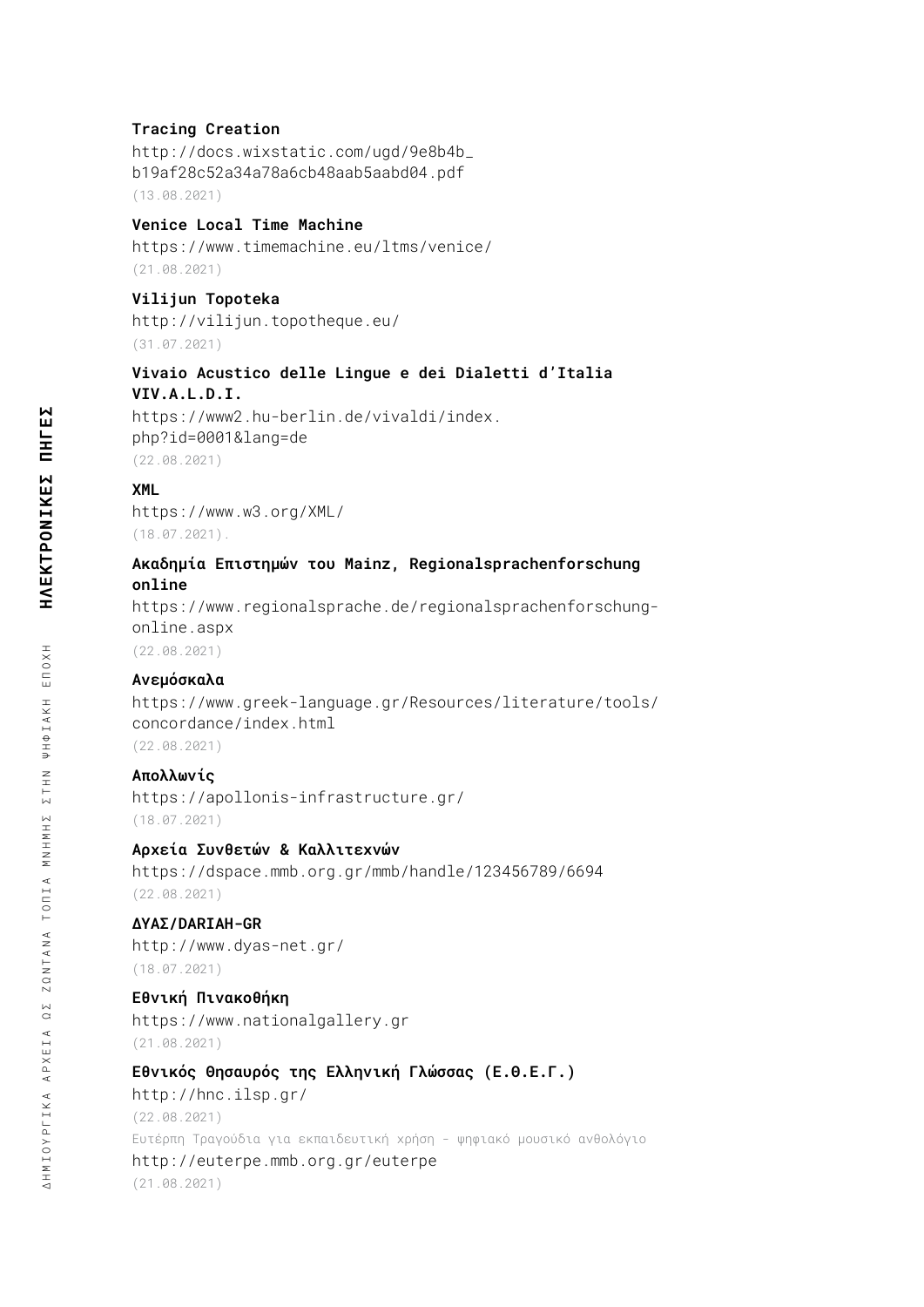#### **Ιστορικό Αρχείο Νεολαίας (ΙΑΕΝ)**

<http://www.iaen.gr> (29.06.2019)

#### **Κατάλογος Μουσικής Βιβλιοθήκης «Λίλιαν Βουδούρη»**

<https://catalogue.mmb.org.gr> (22.08.2021)

# **Κέντρο Μικρασιατικών Σπουδών**

<http://www.kms.org.gr/Αρχεία.aspx> (22.08.2021)

### **Κέντρον Ερεύνης των Νεοελληνικών Διαλέκτων και Ιδιωμάτων-Ιστορικό Λεξικό της Ακαδημίας Αθηνών**

[http://www.academyofathens.gr/el/research/centers/](http://www.academyofathens.gr/el/research/centers/greekdialects) [greekdialects](http://www.academyofathens.gr/el/research/centers/greekdialects) (22.08.2021)

# **Μ.Η.Τ.Ι.Δ.Α. Μαθησιακή Ηλεκτρονική Τράπεζα Ιδιαίτερης αξίας Διδακτικών Αντικειμένων**

[www.mitida.gr](http://www.mitida.gr) (20.08.2021)

### **ΜελΟδύσσεια**

<http://melodisia.mmb.org.gr/> (22.08.2021)

### **Μίκης Μια διαδρομή στη σύγχρονη ελληνική ιστορία μέσα από το Αρχείο Μίκη Θεοδωράκη**

[mikis.mmb.org.gr](http://mikis.mmb.org.gr/) (21.08.2021)

## **Μουσείο Κυκλαδικής Τέχνης**

[https://cycladic.gr](https://cycladic.gr/) (21.08.2021)

# **Μουσείο Μπενάκη**

<https://www.benaki.org> (21.08.2021)

# **Νέο Μουσείο της Ακρόπολης**

<https://www.theacropolismuseum.gr> (21.08.2021)

#### **Νομισματικό Μουσείο**

<http://www.nummus.gr> (21.08.2021)

# **Παγκόσμια Διακήρυξη για τα Αρχεία**

[https://www.ica.org/sites/default/files/UDA\\_Mars2014\\_](https://www.ica.org/sites/default/files/UDA_Mars2014_press_GR.pdf) [press\\_GR.pdf](https://www.ica.org/sites/default/files/UDA_Mars2014_press_GR.pdf) (26.04.2021).

## **Πολιτιστικό Ίδρυμα Ομίλου Πειραιώς (ΠΙΟΠ)**

<https://www.piop.gr/el/idrima.aspx> (20.08.2021)